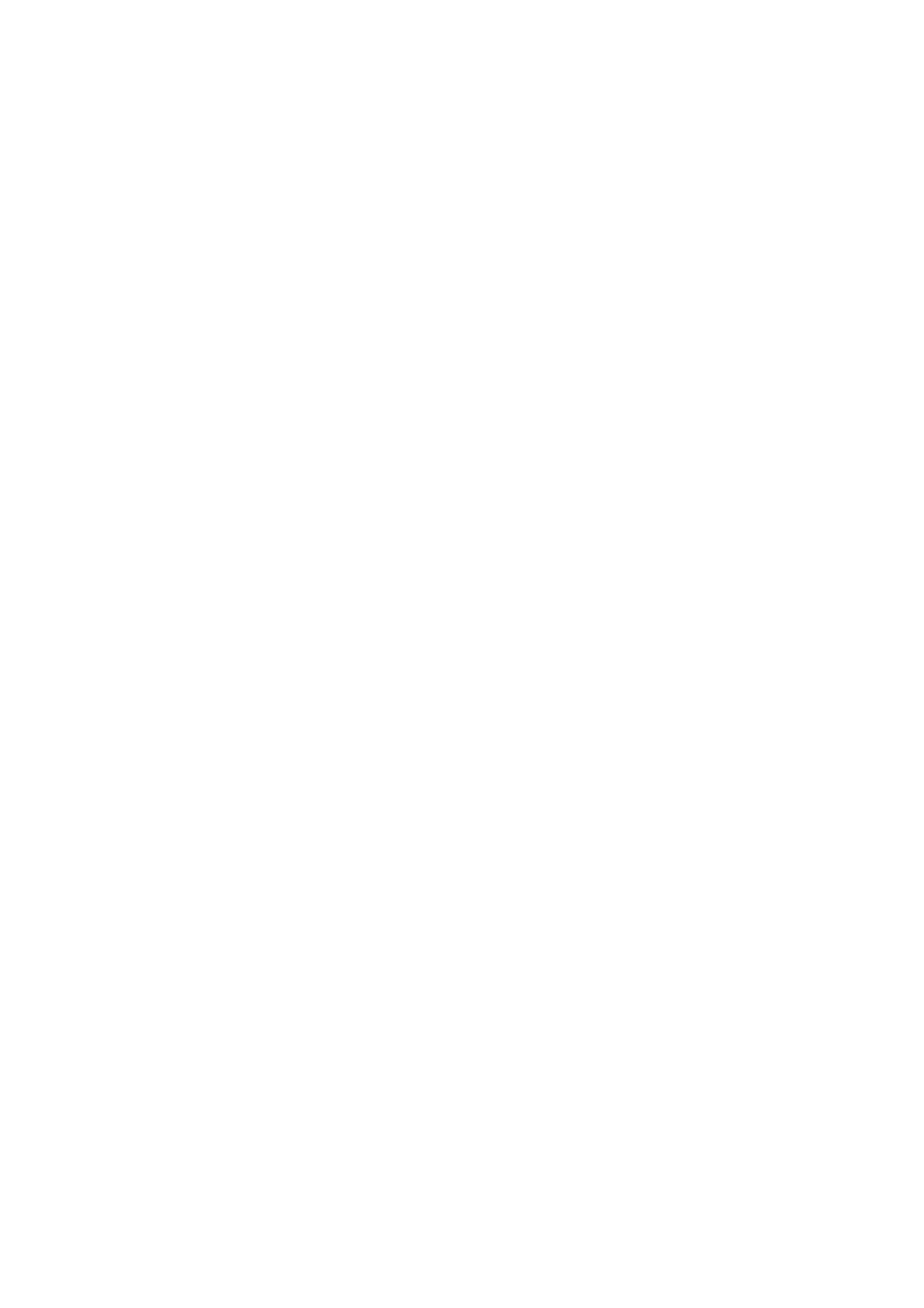Adding Red Hat OpenShift Container Platform (with Metrics Enabled) as a Container Provider

Red Hat CloudForms Documentation Team cloudforms-docs@redhat.com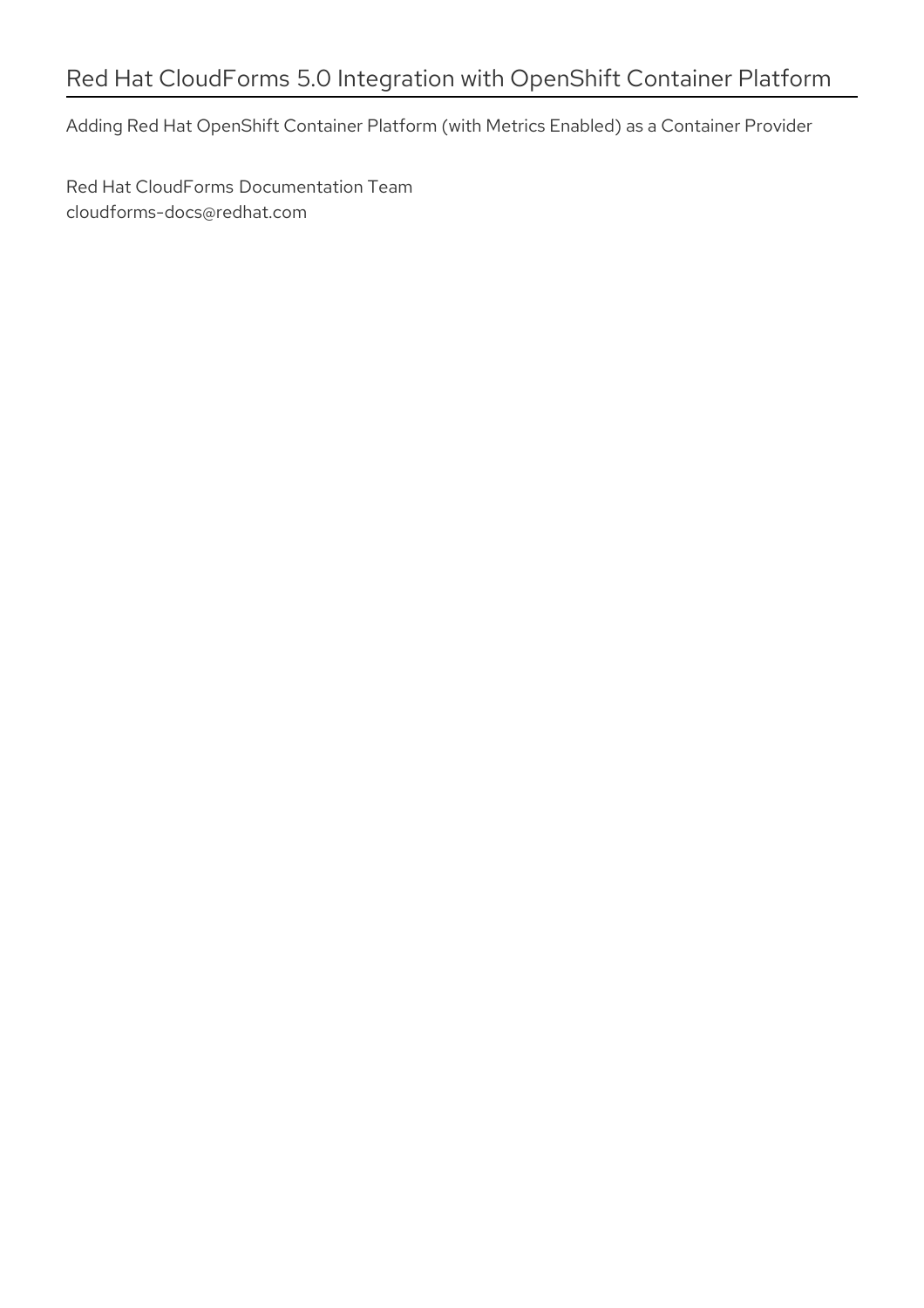## Legal Notice

Copyright © 2020 Red Hat, Inc.

The text of and illustrations in this document are licensed by Red Hat under a Creative Commons Attribution–Share Alike 3.0 Unported license ("CC-BY-SA"). An explanation of CC-BY-SA is available at

http://creativecommons.org/licenses/by-sa/3.0/

. In accordance with CC-BY-SA, if you distribute this document or an adaptation of it, you must provide the URL for the original version.

Red Hat, as the licensor of this document, waives the right to enforce, and agrees not to assert, Section 4d of CC-BY-SA to the fullest extent permitted by applicable law.

Red Hat, Red Hat Enterprise Linux, the Shadowman logo, the Red Hat logo, JBoss, OpenShift, Fedora, the Infinity logo, and RHCE are trademarks of Red Hat, Inc., registered in the United States and other countries.

Linux ® is the registered trademark of Linus Torvalds in the United States and other countries.

Java ® is a registered trademark of Oracle and/or its affiliates.

XFS ® is a trademark of Silicon Graphics International Corp. or its subsidiaries in the United States and/or other countries.

MySQL<sup>®</sup> is a registered trademark of MySQL AB in the United States, the European Union and other countries.

Node.js ® is an official trademark of Joyent. Red Hat is not formally related to or endorsed by the official Joyent Node.js open source or commercial project.

The OpenStack ® Word Mark and OpenStack logo are either registered trademarks/service marks or trademarks/service marks of the OpenStack Foundation, in the United States and other countries and are used with the OpenStack Foundation's permission. We are not affiliated with, endorsed or sponsored by the OpenStack Foundation, or the OpenStack community.

All other trademarks are the property of their respective owners.

## Abstract

This document provides a quick guide for integrating Red Hat OpenShift Container Platform container services (with metrics enabled) with Red Hat CloudForms. It is intended as an abridged reference for users already familiar with Red Hat CloudForms, Red Hat OpenShift Container Platform, and Red Hat Enterprise Linux.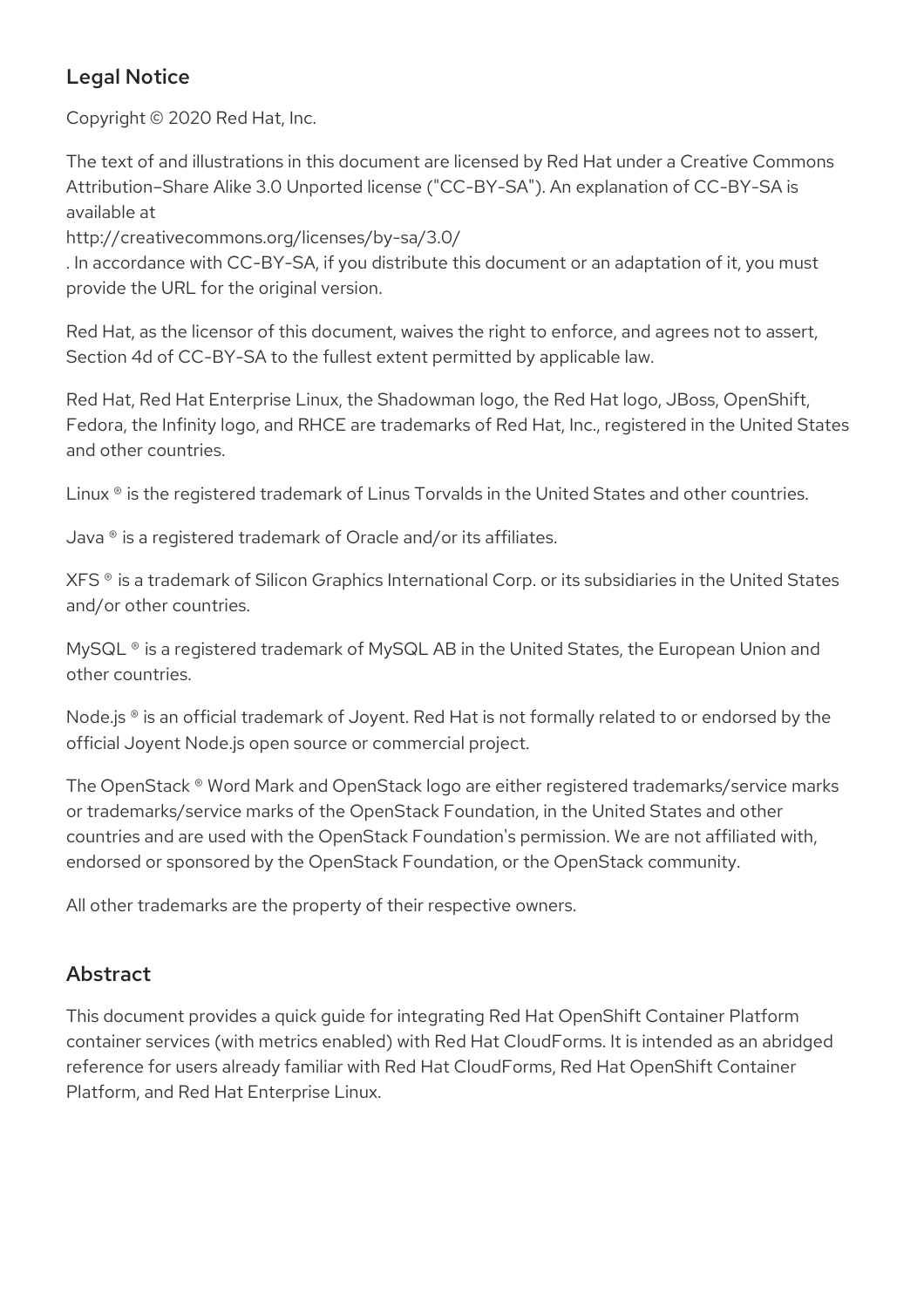# **Table of Contents**

| -4<br>CHAPTER 3. ENABLING OPENSHIFT CONTAINER PLATFORM METRICS<br>- 5<br>3.1. CONFIGURING THE REQUIRED SERVICE ACCOUNTS<br>5<br>3.2. CONFIGURING METRICS COMPONENTS<br>6<br>6<br>3.2.1. Deploying the Metrics Components<br>7<br>3.2.2. Applying the Hawkular Metrics Settings to OpenShift Container Platform<br>CHAPTER 4. RETRIEVING THE OPENSHIFT CONTAINER PLATFORM MANAGEMENT TOKEN<br>8<br>5.1. CONFIGURING CLOUDFORMS CAPACITY AND UTILIZATION<br>9<br>5.2. ENABLING SMARTSTATE ANALYSIS<br>9<br>CHAPTER 6. ADDING OPENSHIFT CONTAINER PLATFORM AS A CONTAINER PROVIDER  11<br>- 15<br>15<br>7.1. CONFIGURING IMAGE SCANNING<br>7.2. SCHEDULING A RECURRING SCAN<br>15<br>7.3. WORKING WITH IMAGES<br>16<br>7.3.1. Viewing Results<br>16<br>7.3.2. Manual Scanning<br>16<br>7.3.3. Evaluating Compliance<br>17<br>7.3.4. Generating a Report on Images<br>17<br>7.4. OPENSCAP POLICY PROFILE<br>18<br>7.4.1. Customizing the Scanning Policy Profile<br>18<br>7.5. CONTROLLING OPENSHIFT POD EXECUTION<br>19<br>7.6. REFERENCE<br>19 |  |
|----------------------------------------------------------------------------------------------------------------------------------------------------------------------------------------------------------------------------------------------------------------------------------------------------------------------------------------------------------------------------------------------------------------------------------------------------------------------------------------------------------------------------------------------------------------------------------------------------------------------------------------------------------------------------------------------------------------------------------------------------------------------------------------------------------------------------------------------------------------------------------------------------------------------------------------------------------------------------------------------------------------------------------------------|--|
|                                                                                                                                                                                                                                                                                                                                                                                                                                                                                                                                                                                                                                                                                                                                                                                                                                                                                                                                                                                                                                              |  |
|                                                                                                                                                                                                                                                                                                                                                                                                                                                                                                                                                                                                                                                                                                                                                                                                                                                                                                                                                                                                                                              |  |
|                                                                                                                                                                                                                                                                                                                                                                                                                                                                                                                                                                                                                                                                                                                                                                                                                                                                                                                                                                                                                                              |  |
|                                                                                                                                                                                                                                                                                                                                                                                                                                                                                                                                                                                                                                                                                                                                                                                                                                                                                                                                                                                                                                              |  |
|                                                                                                                                                                                                                                                                                                                                                                                                                                                                                                                                                                                                                                                                                                                                                                                                                                                                                                                                                                                                                                              |  |
|                                                                                                                                                                                                                                                                                                                                                                                                                                                                                                                                                                                                                                                                                                                                                                                                                                                                                                                                                                                                                                              |  |
|                                                                                                                                                                                                                                                                                                                                                                                                                                                                                                                                                                                                                                                                                                                                                                                                                                                                                                                                                                                                                                              |  |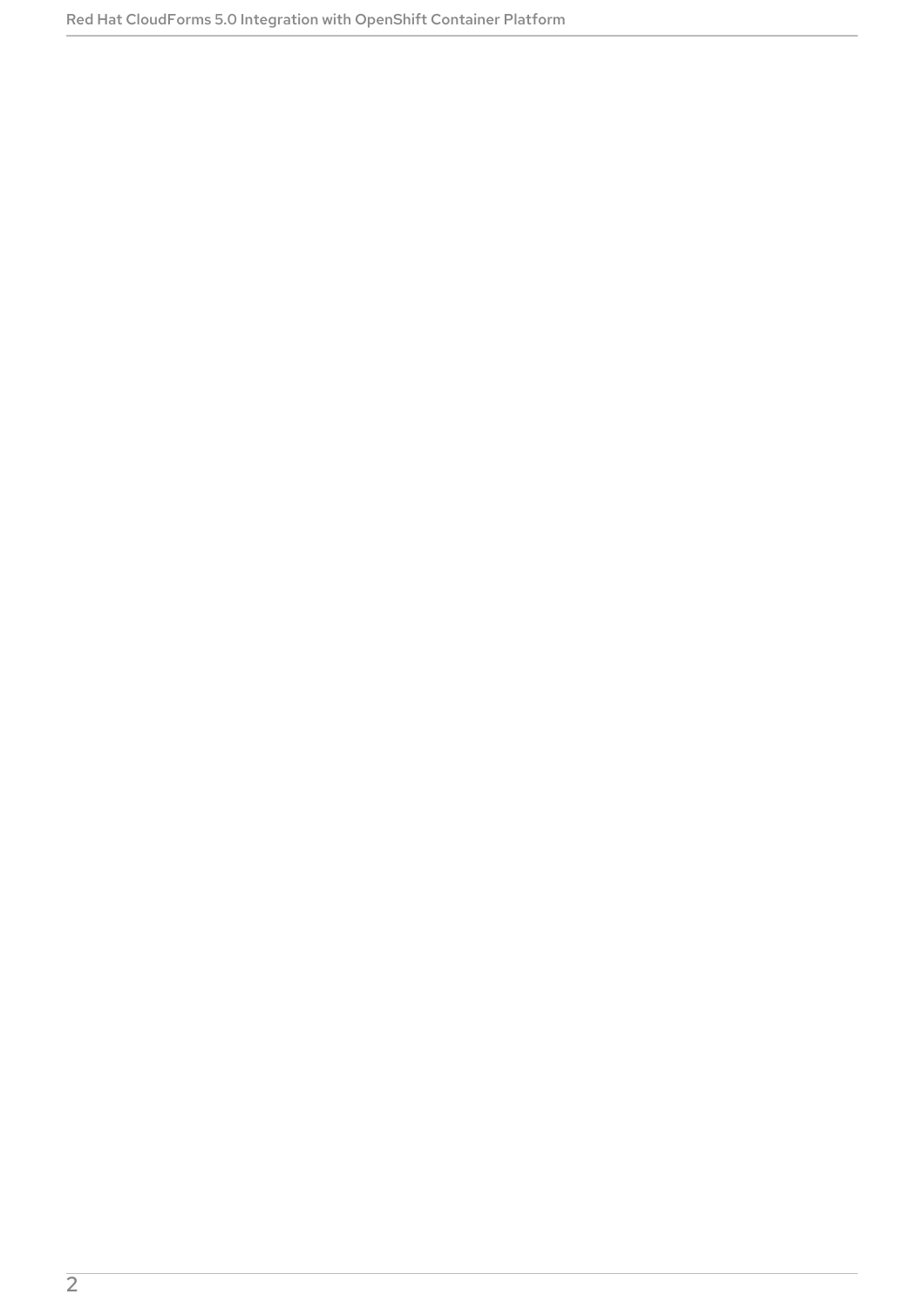# CHAPTER 1. OVERVIEW

<span id="page-6-0"></span>This guide walks you through adding a Red Hat OpenShift Container Platform cluster to a Red Hat CloudForms container provider catalog. This deployment focuses on enabling the OpenShift Container Platform cluster metrics plug-in, so that CloudForms can collect information from an OpenShift Container Platform cluster upon integration.

Each procedure in this guide is covered in greater detail in the Red Hat [CloudForms](https://access.redhat.com/documentation/en/red-hat-cloudforms/) and OpenShift Container Platform product [documentation.](https://access.redhat.com/documentation/en/openshift-container-platform/) However, links to the corresponding sections are provided for more detail.

The following sections will describe the required configuration for both products prior to integration.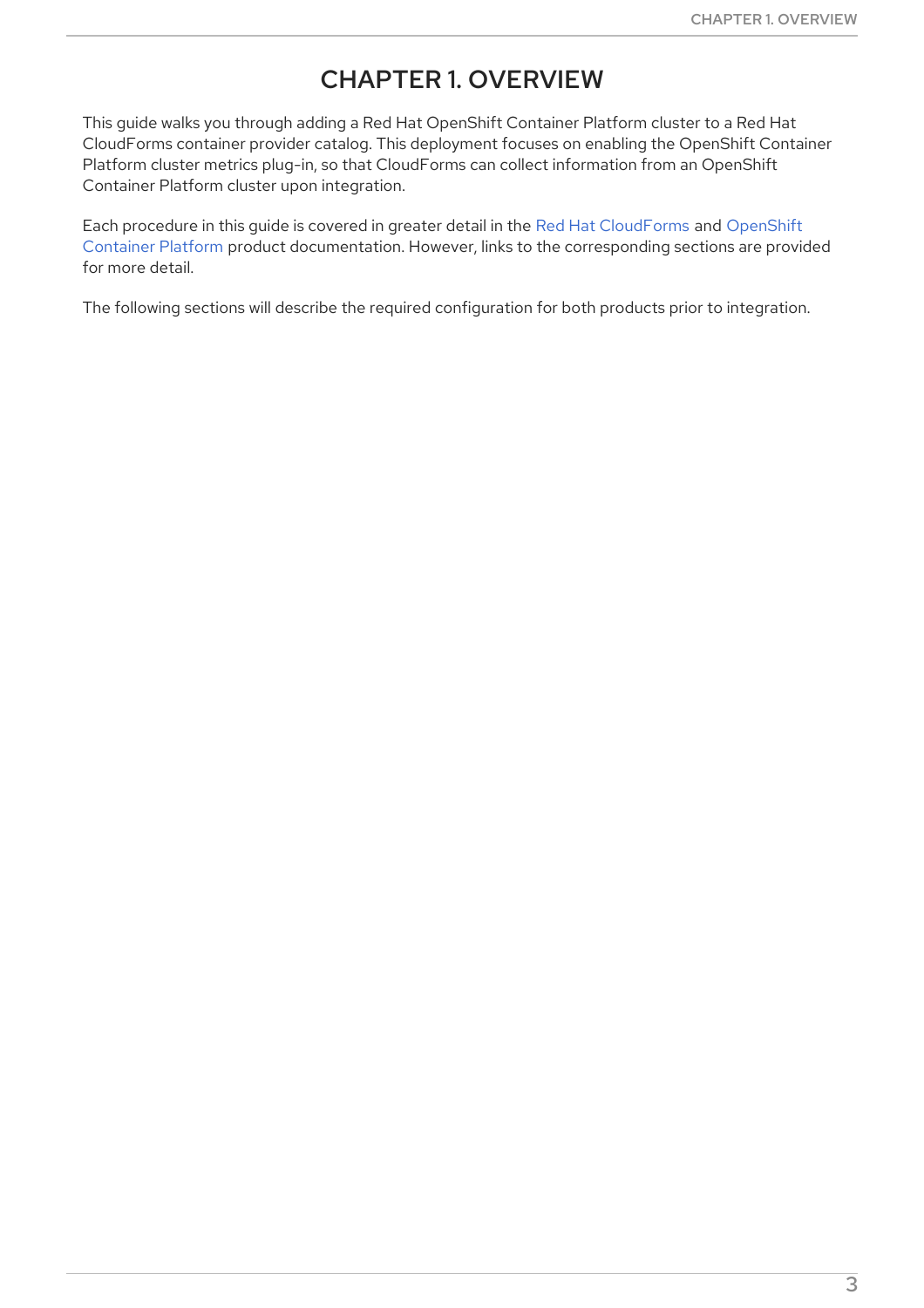# CHAPTER 2. PREREQUISITES

<span id="page-7-0"></span>This guide assumes that you have:

- Already deployed Red Hat [CloudForms](https://access.redhat.com/documentation/en/red-hat-cloudforms/) on your chosen platform
- Already deployed [OpenShift](https://access.redhat.com/documentation/en-us/openshift_container_platform/3.9/html/installation_and_configuration/) Container Platform

When enabling metrics on OpenShift Container Platform, you can store your metrics data on *persistent* or *non-persistent* storage. To use persistent storage, you need to provision a persistent volume specifically for this purpose before configuring the metrics [components](#page-9-0). See [Persistent](https://access.redhat.com/documentation/en-us/openshift_container_platform/3.9/html/architecture/additional-concepts#architecture-additional-concepts-storage) Volumes in the OpenShift Container Platform *Architecture* documentation for more information.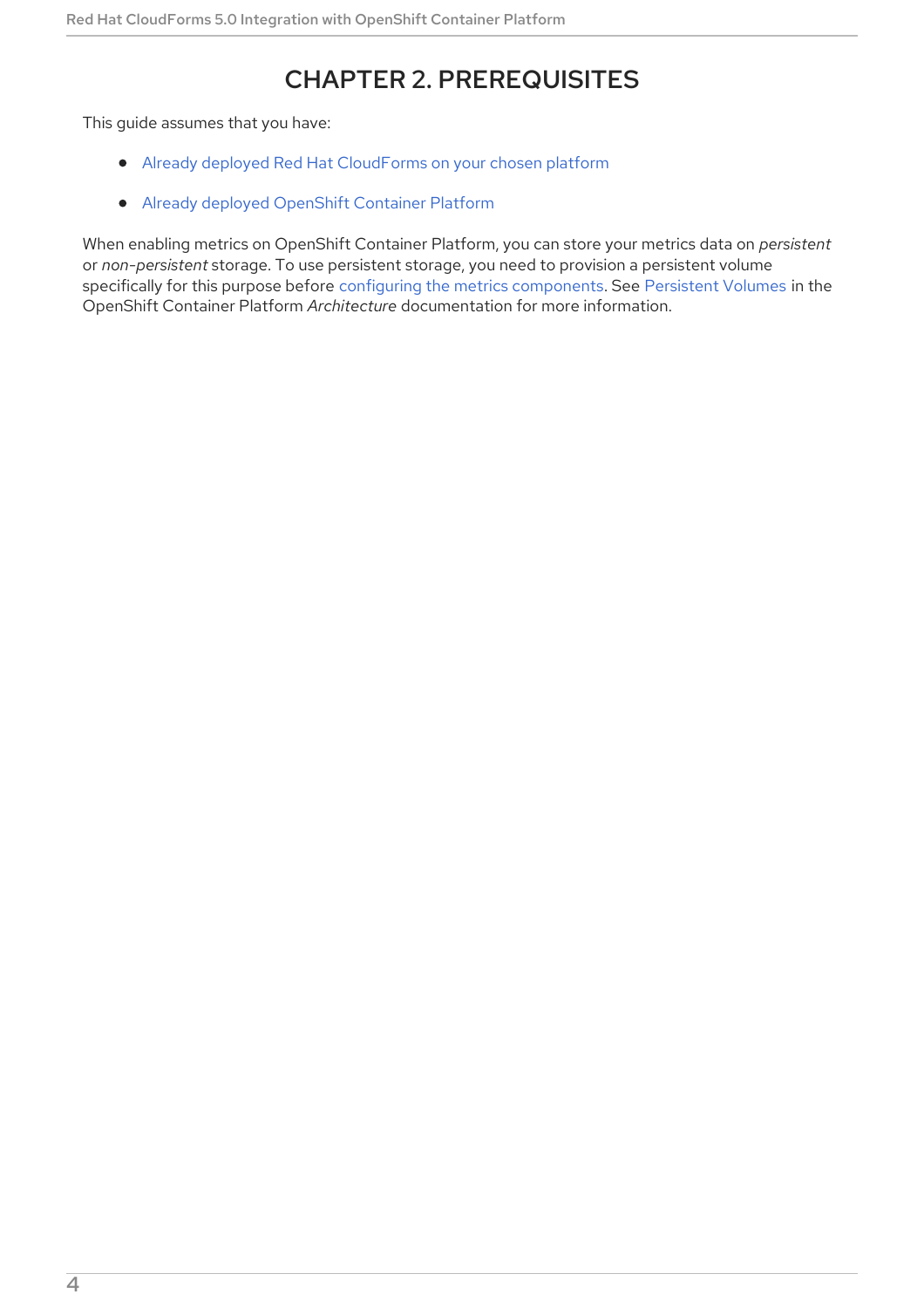# <span id="page-8-0"></span>CHAPTER 3. ENABLING OPENSHIFT CONTAINER PLATFORM **MFTRICS**

In order for CloudForms to collect OpenShift Container Platform node, pod, and container, you must first enable *cluster metrics* for your OpenShift cluster. This involves running the OpenShift Metrics services inside your cluster. If cluster metrics are already enabled on OpenShift, skip this section and proceed to Chapter 4, *Retrieving the OpenShift Container Platform [Management](#page-11-1) Token* .



## **NOTE**

This section is an abridged version of a more detailed chapter, namely Enabling Cluster Metrics from the OpenShift Container Platform *Installation and [Configuration](https://access.redhat.com/documentation/en-us/openshift_container_platform/3.9/html/installation_and_configuration/install-config-cluster-metrics)* documentation. Refer to that chapter for more information.

## <span id="page-8-1"></span>3.1. CONFIGURING THE REQUIRED SERVICE ACCOUNTS

Cluster metrics requires the following service accounts:

- metrics-deployer
- heapster

#### IMPORTANT

If you deployed OpenShift using **openshift-ansible-3.0.20**, then the service account and roles required for enabling metrics will already be installed. You can skip this section and go to Section 3.2, "Configuring Metrics [Components".](#page-9-0)

To create these accounts:

- 1. Log in as an administrator to any node within the OpenShift Container Platform cluster.
- 2. Open a terminal.
- 3. Switch to the openshift-infra project:



\$ oc project openshift-infra

4. Create a service account for the Metrics Deployer named metrics-deployer:

```
$ oc create -f - <<API
apiVersion: v1
kind: ServiceAccount
metadata:
 name: metrics-deployer
secrets:
- name: metrics-deployer
API
```
5. As described in Section 3.2, "Configuring Metrics [Components"](#page-9-0), the Metrics Deployer uses the metrics-deployer service account. Configure the metrics-deployer account to have edit permissions in the openshift-infra project: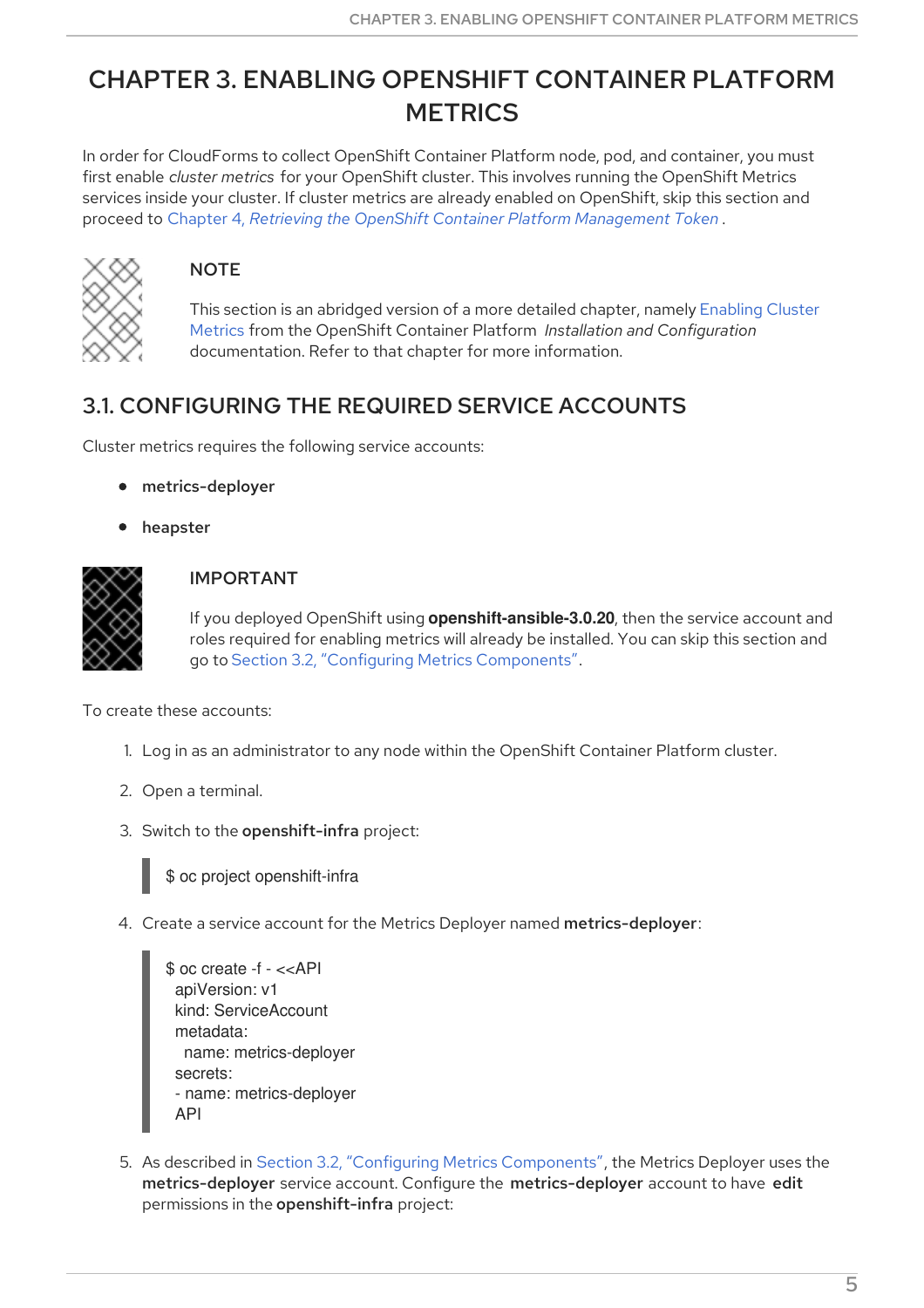<span id="page-9-2"></span>\$ oadm policy add-role-to-user \ edit system:serviceaccount:openshift-infra:metrics-deployer

6. The heapster account will be automatically created in Section 3.2.1, "Deploying the Metrics Components". However, pre-emptively grant it [cluster-reader](#page-9-1) permission to the openshiftinfra project:

\$ oadm policy add-cluster-role-to-user \ cluster-reader system:serviceaccount:openshift-infra:heapster

## <span id="page-9-0"></span>3.2. CONFIGURING METRICS COMPONENTS

The Metrics Deployer installs and configures the components required for OpenShift Container Platform metrics. By default, the Metrics Deployer uses *self-signed certificates* to secure communication between components. This document assumes that you will use this default. For information on alternative secure communication configurations, see Using [Secrets](https://access.redhat.com/documentation/en-us/openshift_container_platform/3.9/html/installation_and_configuration/install-config-cluster-metrics#metrics-using-secrets) from the OpenShift Container Platform *Installation and Configuration* documentation.



#### **NOTE**

This section is an abridged version of a more detailed chapter, namely Metrics Data Storage in the OpenShift Container Platform *Installation and [Configuration](https://access.redhat.com/documentation/en-us/openshift_container_platform/3.9/html/installation_and_configuration/install-config-cluster-metrics#metrics-data-storage)* documentation. Refer to that chapter for more information on how to deploy the metrics plug-in using persistent and non-persistent storage.

## <span id="page-9-1"></span>3.2.1. Deploying the Metrics Components

OpenShift Container Platform uses *Hawkular Metrics* as its metrics engine. The Metrics Deployer will install the Hawkular Metrics service; however, you need to provide the external hostname so that CloudForms can reach the Hawkular Metrics service. The base configuration of the Metrics Deployer is defined in the **/usr/share/openshift/examples/infrastructure-templates/enterprise/metricsdeployer.yaml** file.

Before deploying OpenShift metrics, choose a storage option, then log in as an administrator to any node within the OpenShift Container Platform cluster. From there, open a terminal and run the corresponding command:

#### Deploying with persistent storage

With *persistent storage*, OpenShift metrics will be stored on a persistent volume. This offers metrics data protection by allowing it to survive a pod recreation or restart. OpenShift metrics requires a specifically configured persistent volume; see [Persistent](https://access.redhat.com/documentation/en-us/openshift_container_platform/3.9/html/architecture/additional-concepts#persistent-volumes) Volumes in the OpenShift Container Platform *Architecture* documentation.

#### \$ oc new-app \

-f /usr/share/openshift/examples/infrastructure-templates/enterprise/metrics-deployer.yaml \ -p HAWKULAR\_METRICS\_HOSTNAME=*HAWKULARHOST*

#### Deploying with non-persistent storage

With *non-persistent storage*, any stored metrics will be deleted when the pod is deleted. While it is much easier to run cluster metrics with non-persistent data, it does come with the risk of permanent data loss. So, while you no longer need to provision and configure a volume to store metric data, this does not offer the same protection as persistent storage.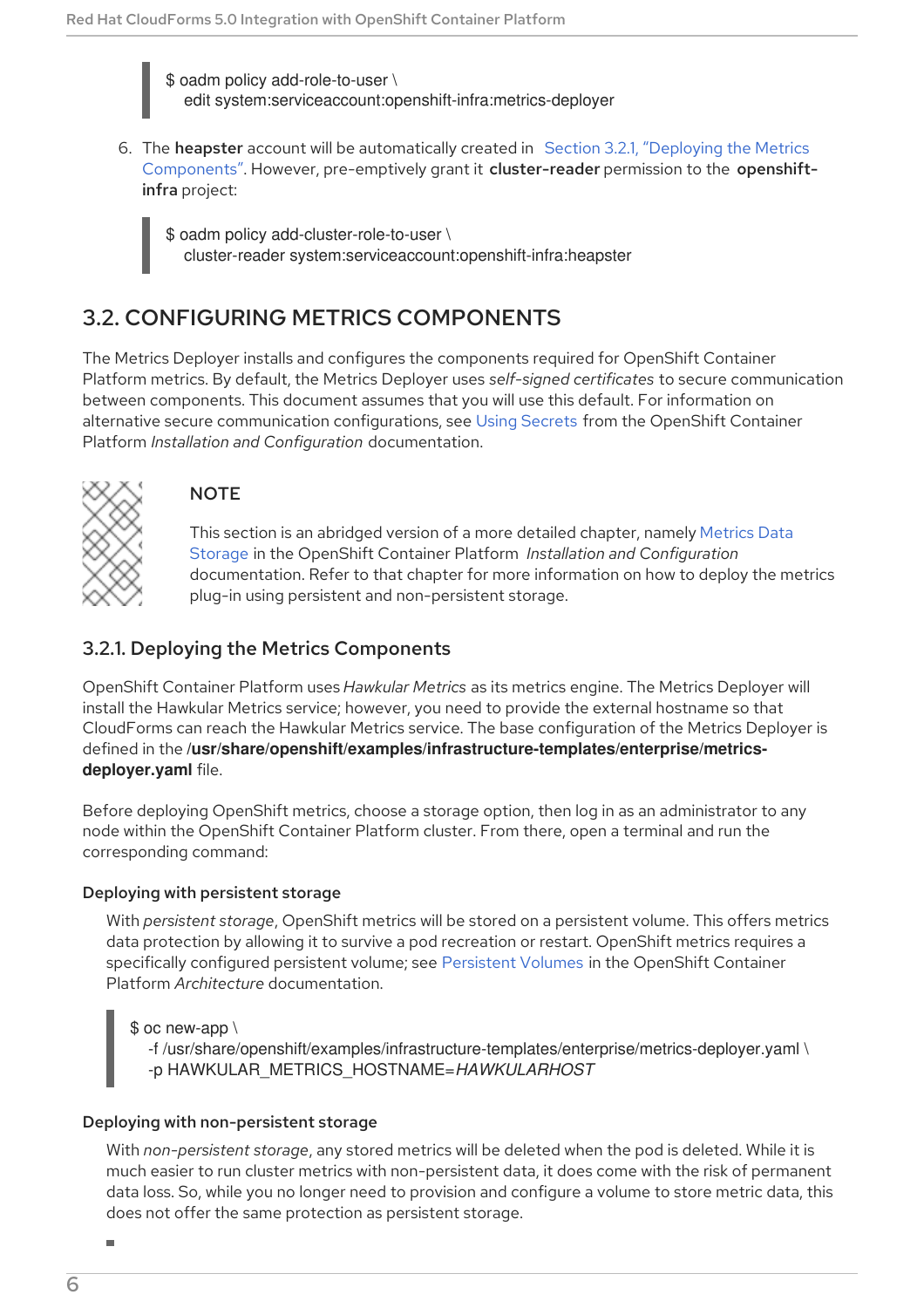#### \$ oc new-app \

-f /usr/share/openshift/examples/infrastructure-templates/enterprise/metrics-deployer.yaml \ -p HAWKULAR\_METRICS\_HOSTNAME=*HAWKULARHOST* \ -p USE\_PERSISTENT\_STORAGE=false

For either command, replace *HAWKULARHOST* with the external hostname that CloudForms will use to reach the Hawkular Metrics service. *HAWKULARHOST* must be a fully-qualified domain name.

Either storage method deploys the required metrics components and creates the necessary service accounts. In particular, the metrics components will be configured to also use the specified *HAWKULARHOST* as its public endpoint.

## <span id="page-10-0"></span>3.2.2. Applying the Hawkular Metrics Settings to OpenShift Container Platform

After deploying the metrics components, configure OpenShift Container Platform to use them:

1. Open the OpenShift Master Configuration file at **/etc/origin/master/master-config.yaml**. Add the metricsPublicURL parameter to the assetConfig section, specifying the *HAWKULARHOST* you specified in Section 3.2.1, "Deploying the Metrics [Components"](#page-9-1):

assetConfig: ... metricsPublicURL: "https://*HAWKULARHOST*/hawkular/metrics"

2. Restart your OpenShift Container Platform master host:

\$ sudo systemctl restart atomic-openshift-master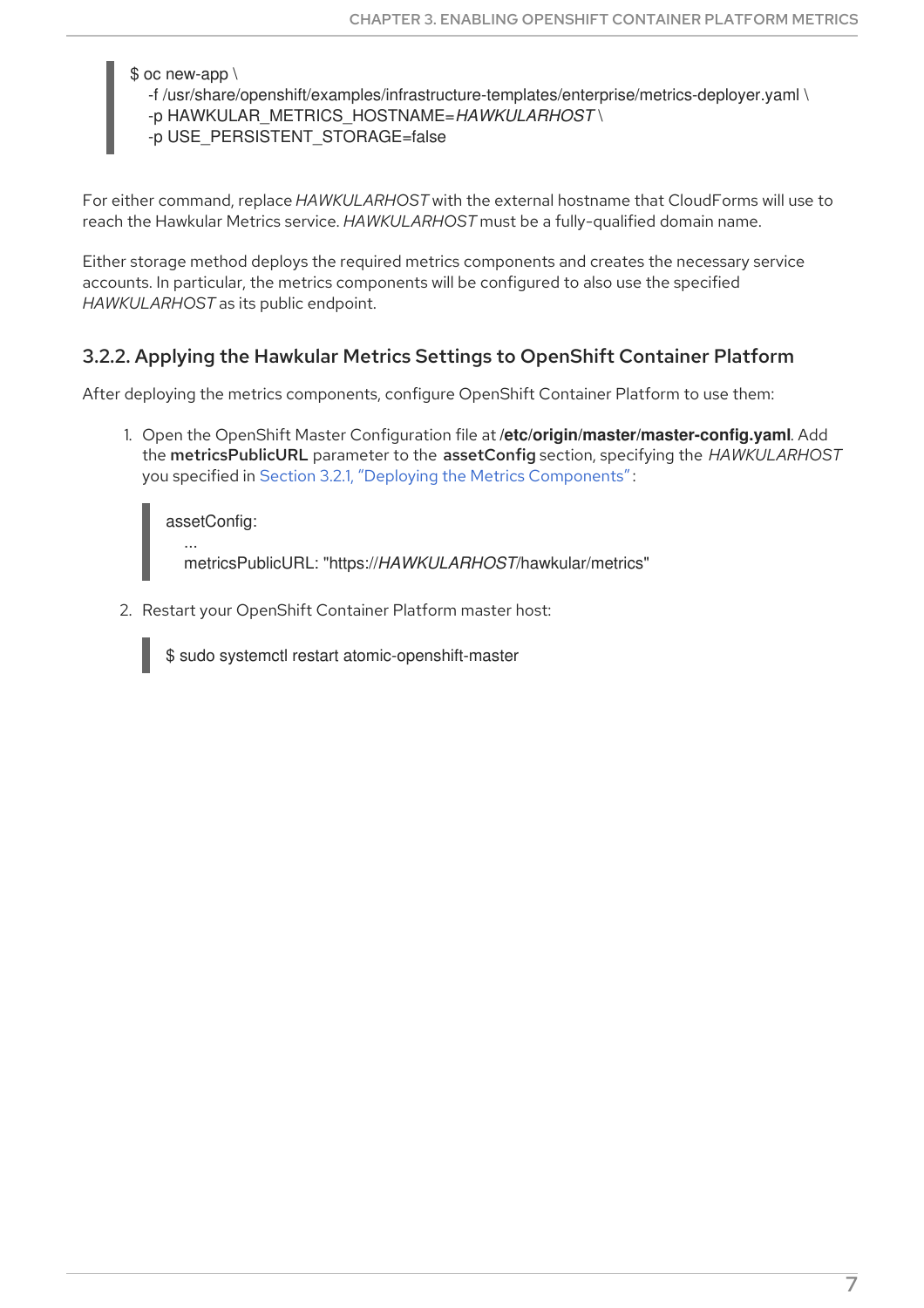# <span id="page-11-1"></span><span id="page-11-0"></span>CHAPTER 4. RETRIEVING THE OPENSHIFT CONTAINER PLATFORM MANAGEMENT TOKEN

After enabling cluster metrics on your OpenShift Container Platform deployment, retrieve the *management token* while you are still logged in to the OpenShift Container Platform host. This will be required later in Chapter 6, *Adding [OpenShift](#page-15-0) Container Platform as a Container Provider* .

#### For OpenShift Container Platform 3.3 or later

Provide the token needed to add an OpenShift Container Platform 3.3 (or later) provider.

Run the following to obtain the token needed to add an OpenShift Container Platform 3.3 (or later) provider:

# oc sa get-token -n management-infra management-admin eyJhbGciOiJSUzI1NiI...

#### For OpenShift Enterprise 3.2

Provide the token needed to add an OpenShift Enterprise 3.2 provider.

Run the following to obtain the token needed to add an OpenShift Enterprise 3.2 provider:

# oc sa get-token -n management-infra management-admin eyJhbGciOiJSUzI1NiI...

#### For OpenShift Enterprise 3.1

Provide the token needed to add an OpenShift Enterprise 3.1 provider.

Run the following to obtain the token needed to add an OpenShift Enterprise 3.1 provider:

1. Obtain the **management** service account token name:

# oc describe sa -n management-infra management-admin

... Tokens: management-admin-token-0f3fh management-admin-token-q7a87

2. Select and describe one of the tokens to retrieve the full token output, replacing **managementadmin-token-0f3fh** with the name of your token:

# oc describe secret -n management-infra management-admin-token-0f3fh

| Data |                            |
|------|----------------------------|
|      |                            |
|      | token: eyJhbGciOiJSUzI1Nil |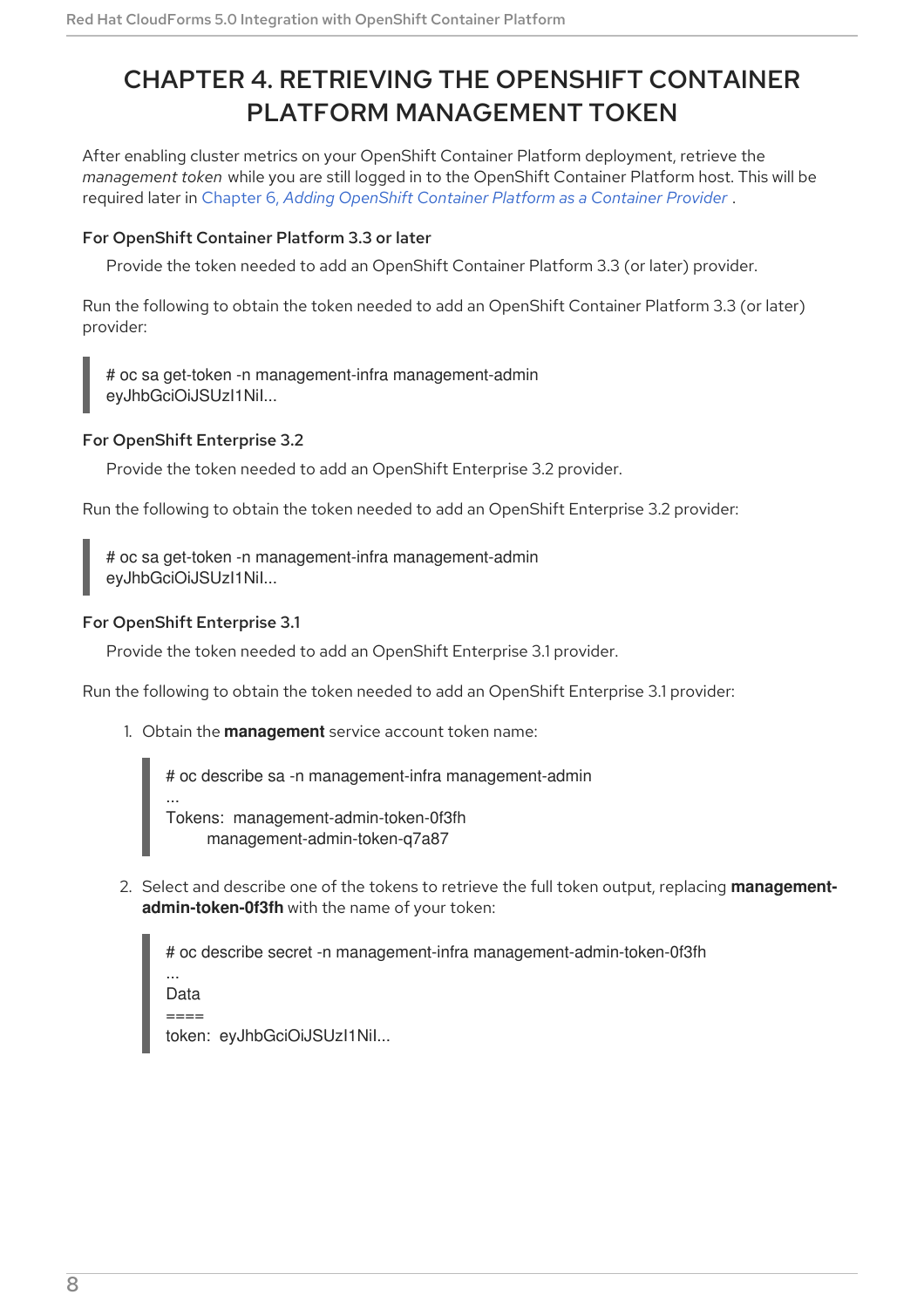# CHAPTER 5. CONFIGURING RED HAT CLOUDFORMS

<span id="page-12-0"></span>Configuring CloudForms involves two steps:

- 1. Section 5.1, ["Configuring](#page-12-1) CloudForms Capacity and Utilization", and
- 2. Section 5.2, "Enabling [SmartState](#page-12-2) Analysis"

These steps are required to allow CloudForms to collect metrics from OpenShift Container Platform (Chapter 3, *Enabling [OpenShift](#page-9-2) Container Platform Metrics* ) and use them to perform a SmartState analysis. You can choose different servers to perform either function; the following sections assume that you will.

## <span id="page-12-1"></span>5.1. CONFIGURING CLOUDFORMS CAPACITY AND UTILIZATION

For metrics collection to work properly, you also need to configure Red Hat CloudForms to allow for all three Capacity & Utilizationserver roles, which are available from the settings menu under Configuration → Server → Server Control. For more information on capacity and utilization collection, see Assigning the Capacity and [Utilization](https://access.redhat.com/documentation/en-us/red_hat_cloudforms/4.7/html/deployment_planning_guide/capacity_planning#assigning_the_capacity_and_utilization_server_roles) Server Roles in the *Deployment Planning Guide*.

To enable these server roles:

- 1. Click Configuration, then select the server to configure from Settings  $\rightarrow$  Zone in the accordion menu on the left.
- 2. Navigate to the Server Roles list in the Server → Server Control section. From there, set the required capacity and utilization roles to ON, namely:
	- a. Capacity & Utilization Coordinator
	- b. Capacity & Utilization Data Collector
	- c. Capacity & Utilization Data Processor
- 3. Click Save.

Data collection is enabled immediately. However, the first collection begins 5 minutes after the server is started, and every 10 minutes after that. Therefore, the longest the collection takes after enabling the Capacity & Utilization Collector role is 10 minutes. The first collection from a particular provider may take a few minutes since Red Hat CloudForms is gathering data points going one month back in time.

For more information, see Capacity and Utilization [Collection](https://access.redhat.com/documentation/en-us/red_hat_cloudforms/4.7/html-single/deployment_planning_guide/#capacity-and-utilization-collection) in the *Deployment Planning Guide*.

## <span id="page-12-2"></span>5.2. ENABLING SMARTSTATE ANALYSIS

After enabling the required server roles, enable SmartState analysis. See Smart State Analysis [Support](https://access.redhat.com/documentation/en-us/red_hat_cloudforms/4.7/html-single/support_matrix/#smart_state_analysis_support) from the Support Matrix and Running a [SmartState](https://access.redhat.com/documentation/en-us/red_hat_cloudforms/4.7/html-single/managing_providers/#running-a-smartstate-analysis) Analysis in the *Managing Providers* guide for more information.

Enabling SmartState analysis is similar to Section 5.1, ["Configuring](#page-12-1) CloudForms Capacity and Utilization", in that the procedure also involves enabling server roles on a specific server. To do so:

- 1. Click i\*Configuration\*.
- 2. Select the server to configure from Settings  $\rightarrow$  Zone in the left pane of the appliance.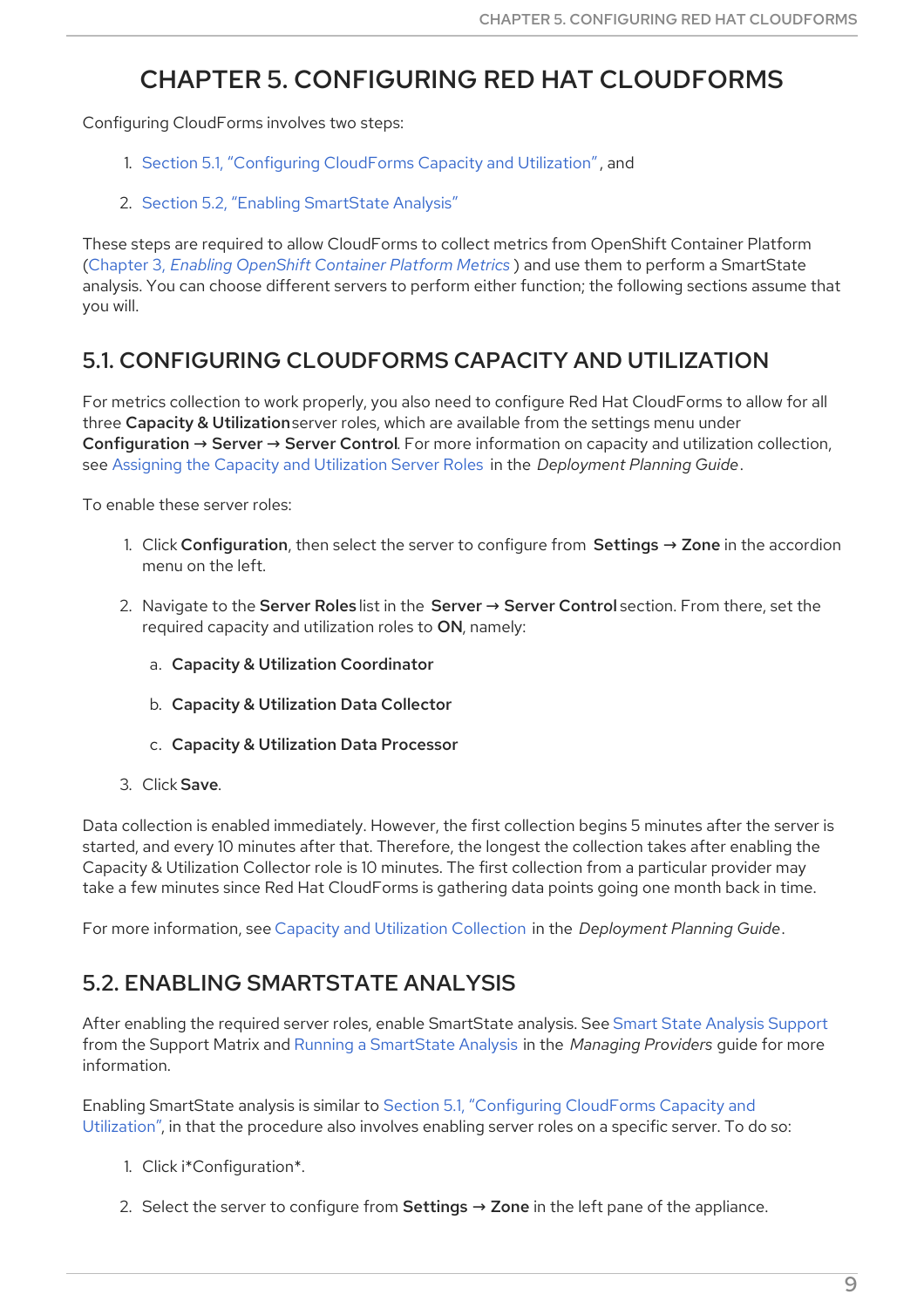- 3. Navigate to the Server Roles list in the Server → Server Control section. From there, set the appropriate SmartState roles to ON. Namely:
	- a. SmartProxy
	- b. SmartState Analysis
- 4. Click Save.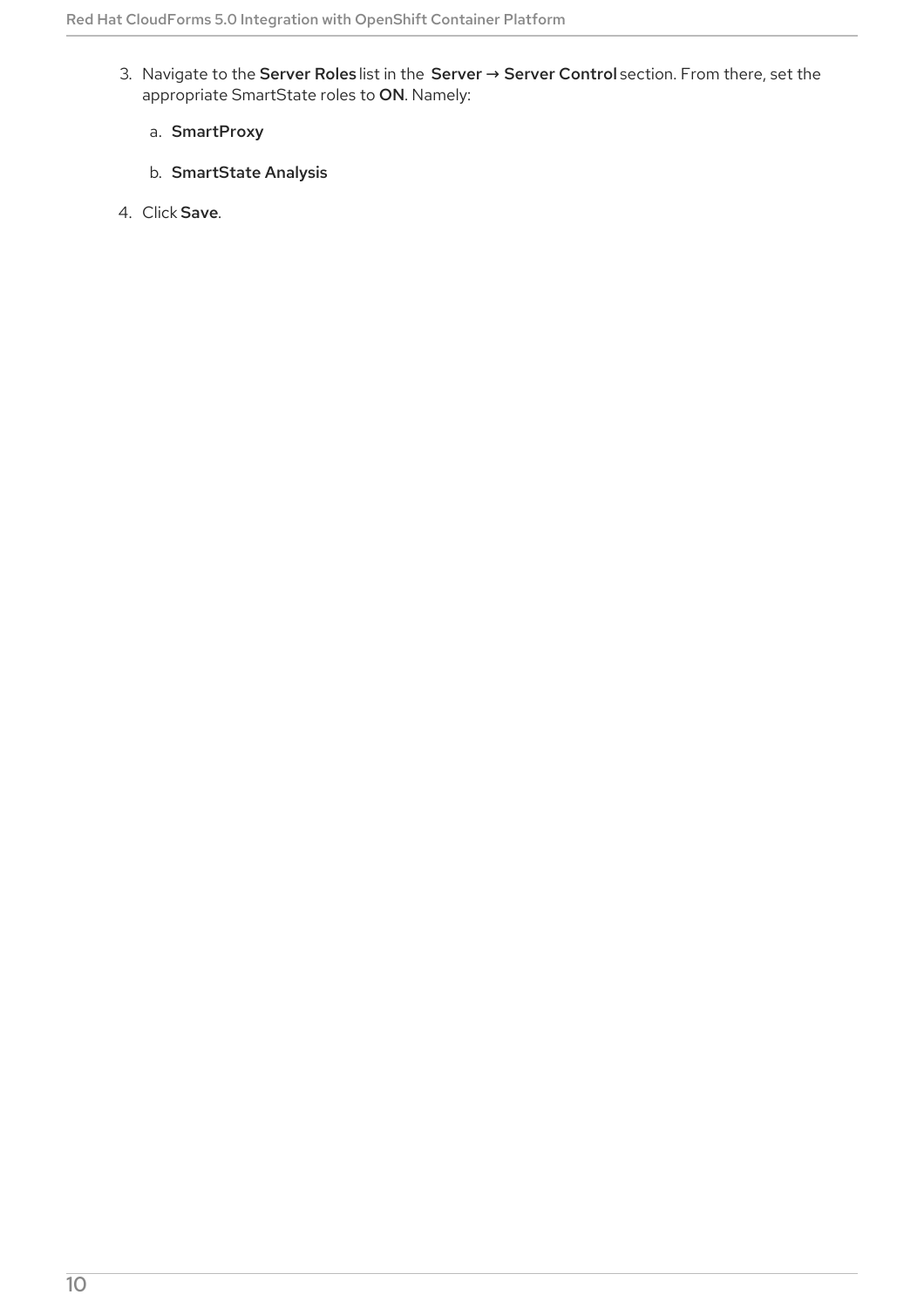# <span id="page-14-0"></span>CHAPTER 6. ADDING OPENSHIFT CONTAINER PLATFORM AS A CONTAINER PROVIDER

At this point, you should now be ready to add your OpenShift cluster to Red Hat CloudForms as a container provider. To do so, prepare the token you retrieved in Chapter 4, *Retrieving the OpenShift Container Platform [Management](#page-11-1) Token* and follow the procedure below:

- 1. Navigate to Compute  $\rightarrow$  Containers  $\rightarrow$  Providers.
- 2. Click (Configuration), then click  $\bigoplus$  (Add a New Containers Provider).
- 3. Enter a Name for the provider.
- 4. From the Type list, select OpenShift Container Platform.
- 5. Enter the appropriate Zone for the provider. If you do not specify a zone, it is set to **default**.
- 6. From the Alerts list, select Prometheus to enable external alerts. Selecting Prometheus adds an Alerts tab to the lower pane to configure the Prometheus service. Alerts are disabled by default.
- 7. From the Metrics list, select Hawkular or Prometheus to collect capacity and utilization data, or leave as Disabled. Selecting Prometheus or Hawkular adds a Metrics tab to the lower pane for further configuration. Metrics are disabled by default.
- 8. In the Default tab, configure the following for the OpenShift provider:
	- a. Select a Security Protocol method to specify how to authenticate the provider:
		- SSL: Authenticate the provider securely using a trusted Certificate Authority. Select this option if the provider has a valid SSL certificate and it is signed by a trusted Certificate Authority. No further configuration is required for this option.
		- **SSL trusting custom CA:** Authenticate the provider with a self-signed certificate. For this option, copy your provider's CA certificate to the Trusted CA Certificates box in PEM format.



#### **NOTE**

You can obtain your OpenShift Container Platform provider's CA certificate for all endpoints (default, metrics, alerts) from **/etc/origin/master/ca.crt**. Paste the output (a block of text starting with **-----BEGIN CERTIFICATE-----**) into the Trusted CA Certificates field.

- SSL without validation: Authenticate the provider insecurely (not recommended).
- b. Enter the Hostname (or IPv4 or IPv6 address) of the provider.



#### IMPORTANT

The Hostname must use a unique fully qualified domain name.

c. Enter the API Port of the provider. The default port is **8443**.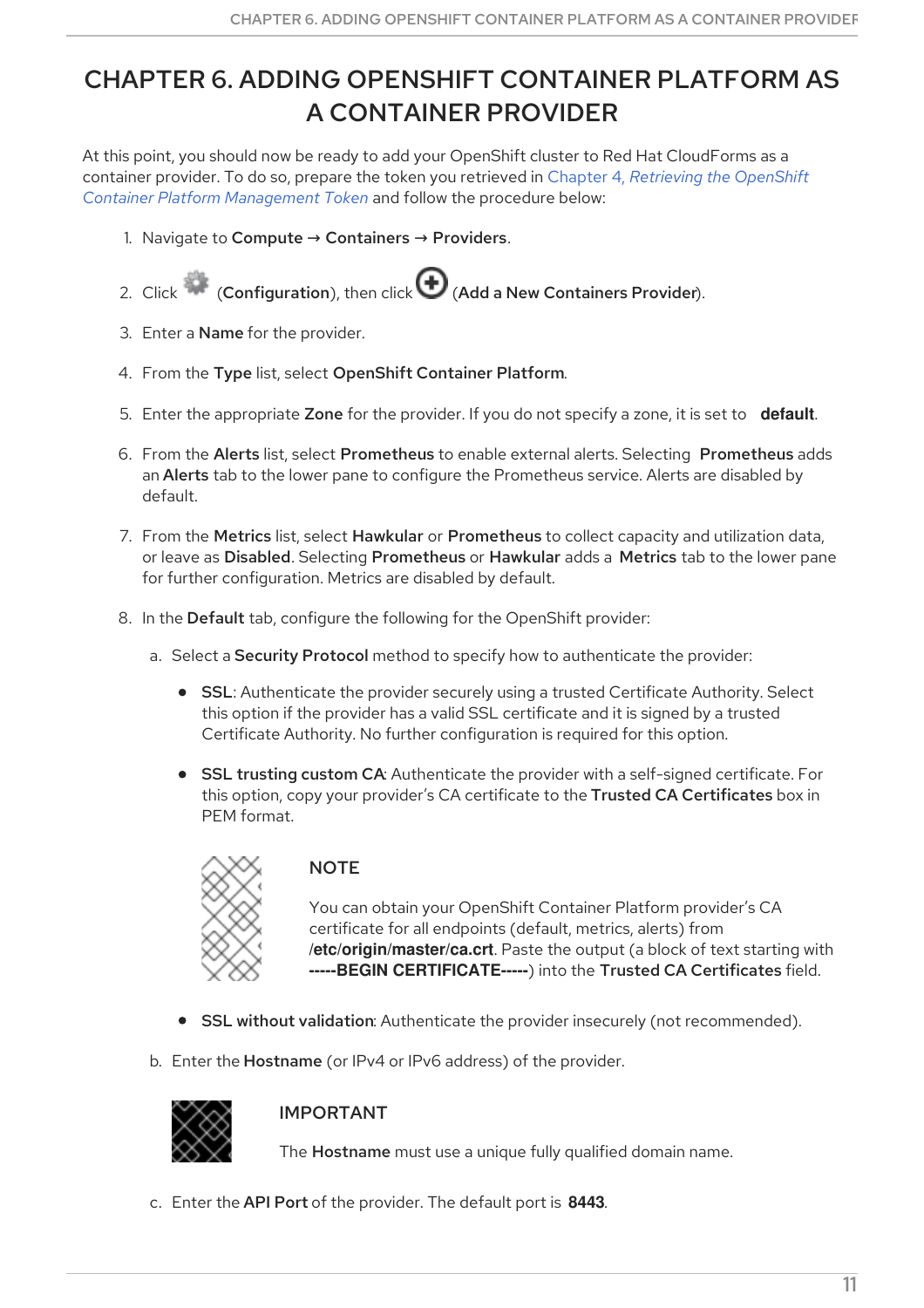<span id="page-15-0"></span>d. Enter a token for your provider in the Token box.



## **NOTE**

To obtain a token for your provider, run the **oc get secret** command on your provider; see Obtaining an OpenShift Container Platform [Management](https://access.redhat.com/documentation/en-us/red_hat_cloudforms/4.7/html-single/managing_providers/#Obtaining_OpenShift_Container_Platform_Management_Token) Token.

For example:

# oc get secret --namespace management-infra management-admintoken-8ixxs --template='{{index .data "ca.crt"}}' | base64 --decode

- e. Click Validate to confirm that Red Hat CloudForms can connect to the OpenShift Container Platform provider.
- 9. For the Prometheus alerts service, add the Prometheus alerts endpoint in the Alerts tab:
	- a. Select a Security Protocol method to specify how to authenticate the service:
		- SSL: Authenticate the provider securely using a trusted Certificate Authority. Select this option if the provider has a valid SSL certificate and it is signed by a trusted Certificate Authority. No further configuration is required for this option.
		- **SSL trusting custom CA:** Authenticate the provider with a self-signed certificate. For this option, copy your provider's CA certificate to the Trusted CA Certificates box in PEM format.
		- SSL without validation: Authenticate the provider insecurely using SSL. (Not recommended)
	- b. Enter the Hostname (or IPv4 or IPv6 address) or alert Route.
	- c. Enter the API Port if your Prometheus provider uses a non-standard port for access. The default port is **443**.
	- d. Click Validate to confirm that CloudForms can connect to the alerts service.
- 10. If you selected a metrics service, configure the service details in the Metrics tab:
	- a. Select a Security Protocol method to specify how to authenticate the service:
		- **SSL:** Authenticate the provider securely using a trusted Certificate Authority. Select this option if the provider has a valid SSL certificate and it is signed by a trusted Certificate Authority. No further configuration is required for this option.
		- **SSL trusting custom CA:** Authenticate the provider with a self-signed certificate. For this option, copy your provider's CA certificate to the Trusted CA Certificates box in PEM format.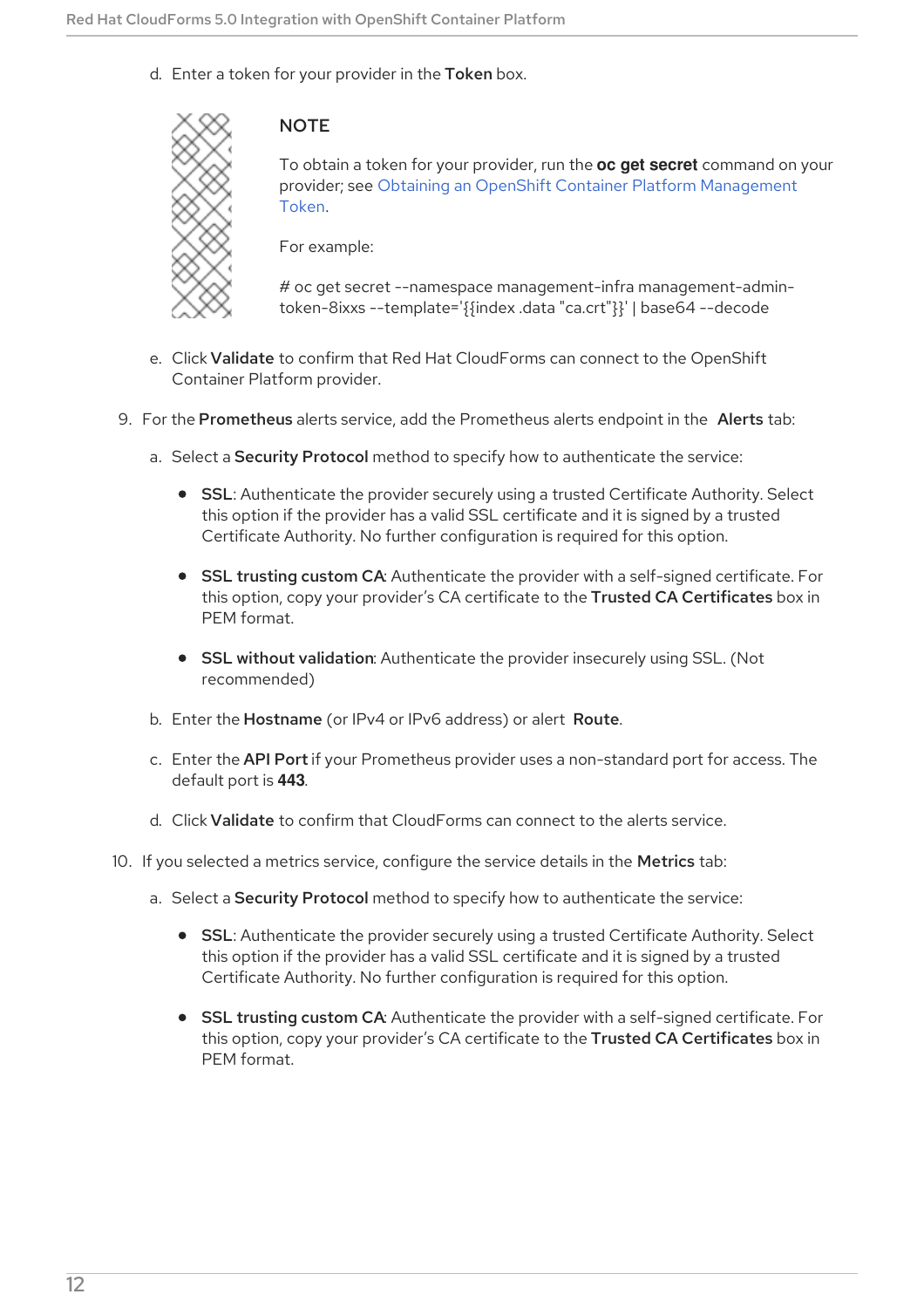

## **NOTE**

In OpenShift, the default deployment of the router generates certificates during installation, which can be used with the SSL trusting custom CA option. Connecting a Hawkular endpoint with this option requires the CA certificate that the cluster uses for service certificates, which is stored in **/etc/origin/master/service-signer.crt** on the first master in a cluster.

- SSL without validation: Authenticate the provider insecurely using SSL. (Not recommended)
- b. Enter the Hostname (or IPv4 or IPv6 address) of the provider, or use the Detect button to find the hostname.
- c. Enter the API Port if your Hawkular or Prometheus provider uses a non-standard port for access. The default port is **443**.
- d. Click Validate to confirm that Red Hat CloudForms can connect to the metrics endpoint.
- 11. Click the Advanced tab to add image inspector settings for scanning container images on your provider using OpenSCAP.



## **NOTE**

- These settings control downloading the image inspector container image from the registry and obtaining the Common Vulnerabilities and Exposures (CVE) information (for effective scanning) via a proxy.
- CVE URL that CloudForms requires to be open for OpenSCAP scanning: [https://www.redhat.com/security/data/metrics/ds/.](https://www.redhat.com/security/data/metrics/ds/) This information is based on the source code of OpenSCAP.
- a. Enter the proxy information for the provider in either HTTP, HTTPS, or NO Proxy depending on your environment.
- b. Enter the Image-Inspector Repository information. For example, **openshift3/imageinspector**.
- c. Enter the Image-Inspector Registry information. For example, **registry.access.redhat.com**.
- d. Enter the Image-Inspector Tag value. A tag is a mark used to differentiate images in a repository, typically by the application version stored in the image.
- e. Enter **<https://www.redhat.com/security/data/metrics/ds/>** in CVE location.
- 12. Click Add.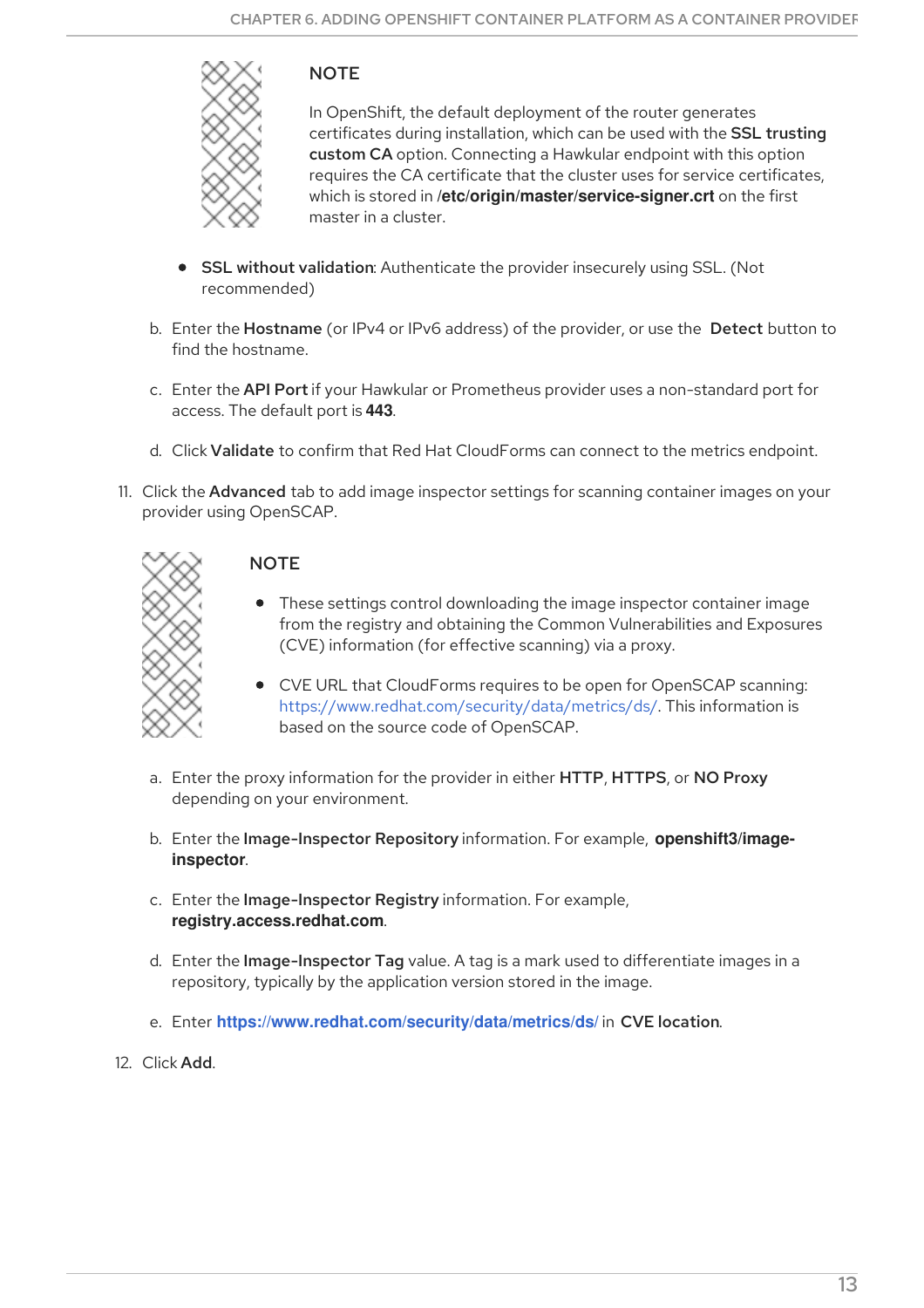

## **NOTE**

You can also set global default image-inspector settings for all OpenShift providers in the advanced settings menu by editing the values under **ems\_kubernetes**, instead of setting this for each provider.

For example:

:image\_inspector\_registry: registry.access.redhat.com :image\_inspector\_repository: openshift3/image-inspector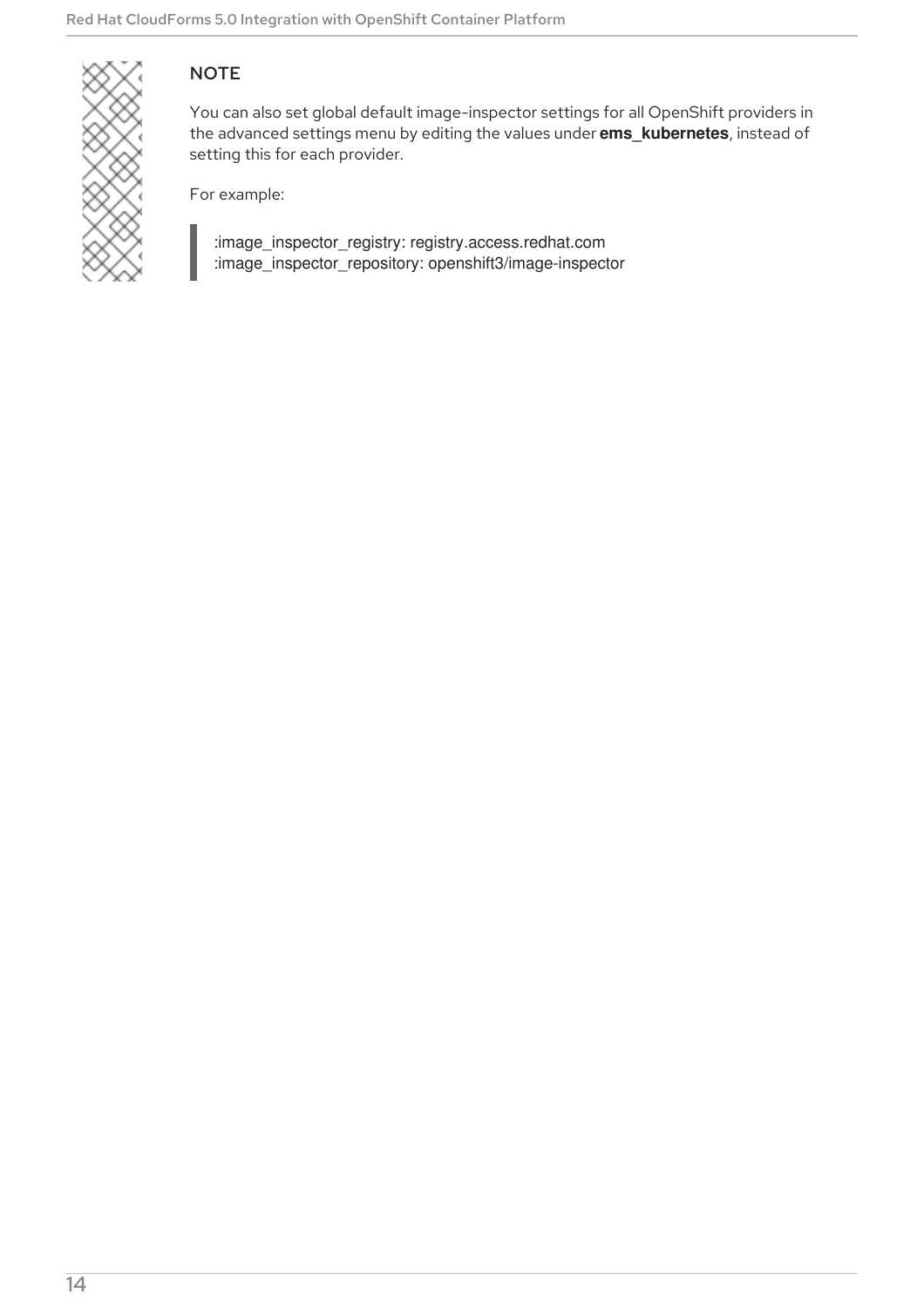# CHAPTER 7. CONTAINER IMAGE SCANNING

## <span id="page-18-1"></span><span id="page-18-0"></span>7.1. CONFIGURING IMAGE SCANNING

Red Hat CloudForms manages vulnerability scanning of container images. When an OpenShift provider is added, OpenShift images from the internal registry are discovered. To enable image scanning, perform the following configuration steps:

- 1. Navigate to Compute  $\rightarrow$  Containers  $\rightarrow$  Providers.
- 2. Select the checkboxes of the OpenShift providers on which to enable scanning.
- 3. From the Policy pull-down menu, click Manage Policies.
- 4. Select the OpenSCAP profile checkbox.
- 5. Click Save.

This action will trigger a SmartState analysis, or scan, of all images referenced by the OpenShift provider. The initial scan may take several hours to complete, depending on the number and size of images. The scan occurs in the OpenShift provider, which CloudForms receives and records in the database. OpenShift limits the number of scanning pods; only three images can be scanned simultaneously.

## <span id="page-18-2"></span>7.2. SCHEDULING A RECURRING SCAN

Software vulnerability databases are updated frequently. To apply these updates, a rescan is required. To schedule a recurring scan of container images:

| $\bullet$ Configuration $\sim$                        |                                                                                                           |                                                                                                                                                                                                                                                  |
|-------------------------------------------------------|-----------------------------------------------------------------------------------------------------------|--------------------------------------------------------------------------------------------------------------------------------------------------------------------------------------------------------------------------------------------------|
| $\vee$ Settings<br>$\vee$ S CFME Region: Region 0 [0] |                                                                                                           | Adding a new Schedule                                                                                                                                                                                                                            |
| > Q Analysis Profiles                                 | Name                                                                                                      | OpenSCAP scan                                                                                                                                                                                                                                    |
| > <sup>®</sup> Zones<br><b><i>O</i></b> Schedules     | <b>Description</b>                                                                                        | Perform vulnerability scan                                                                                                                                                                                                                       |
|                                                       |                                                                                                           |                                                                                                                                                                                                                                                  |
| > Access Control                                      | <b>Active</b>                                                                                             | $\blacktriangledown$                                                                                                                                                                                                                             |
| > Diagnostics                                         | <b>Action</b>                                                                                             | <b>Container Image Analysis</b><br>$\checkmark$                                                                                                                                                                                                  |
| > Database                                            | Filter                                                                                                    | All Container Images for Contain ~<br>OpenShift<br>$\checkmark$                                                                                                                                                                                  |
|                                                       | <b>Timer Options</b><br>Run<br><b>Time Zone</b><br><b>Starting Date</b><br><b>Starting Time (</b><br>UTC) | every Week<br>Weekly<br>$\checkmark$<br>$\checkmark$<br>* Changing the Time Zone will reset the Starting Date and Time fields<br>(GMT+00:00) UTC<br>$\checkmark$<br>below<br>₩<br>05/14/2017<br>$h \circ \checkmark$<br>$0 \sim$<br>$\mathsf{m}$ |
|                                                       |                                                                                                           | Add<br>Cancel                                                                                                                                                                                                                                    |

- 1. Click (Configuration).
- 2. From Settings  $\rightarrow$  Zones in the left pane of the appliance, select Schedules.
- 3. From the drop-down menu, click Configuration  $→$  Add a new Schedule.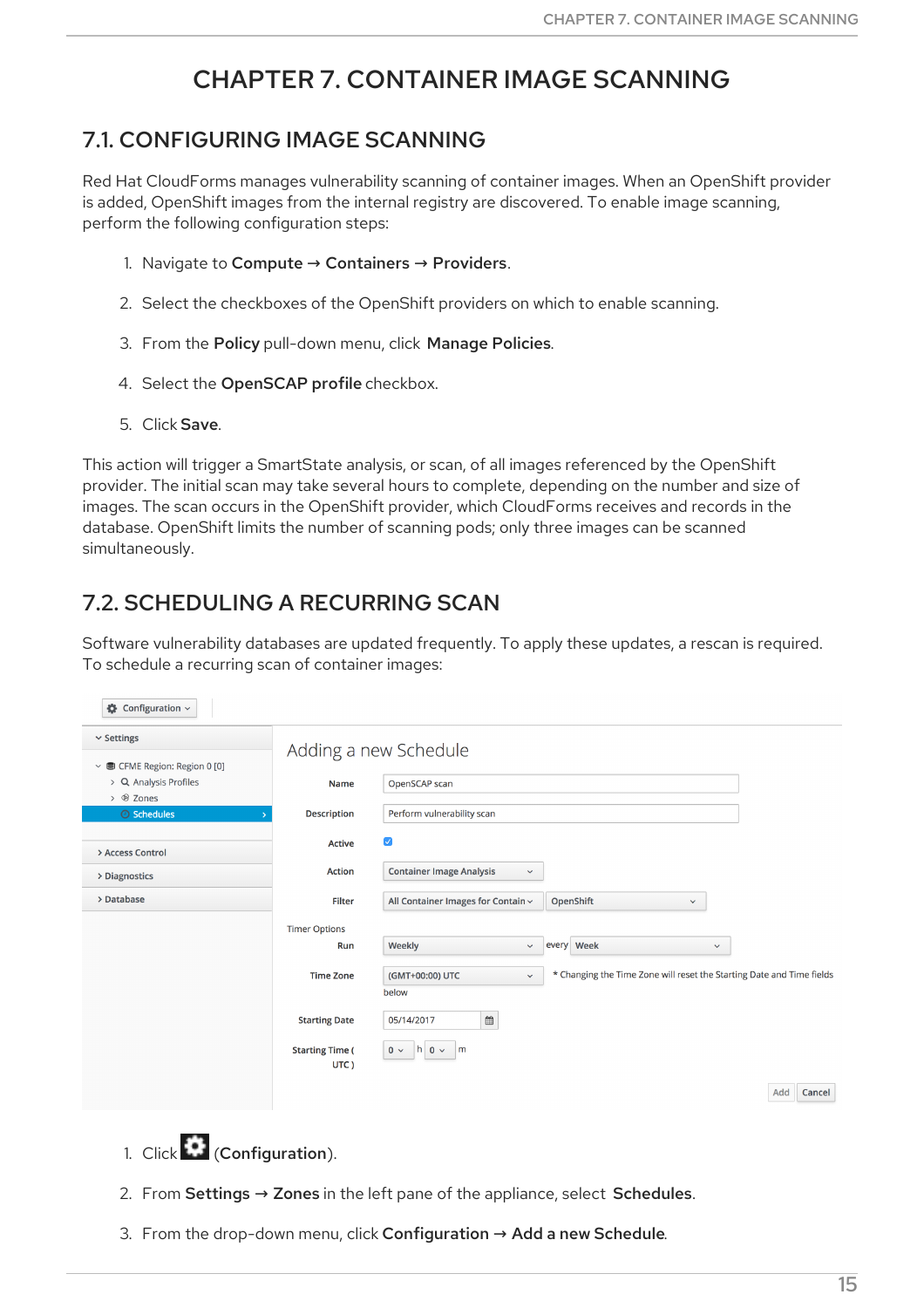- 4. Type an arbitrary Name.
- 5. Type an arbitrary Description.
- 6. Ensure the Active checkbox is selected.
- 7. In Action, select Container Image Analysis.
- 8. In Filter, select All Container Images for Containers Provider, OpenShift.
- 9. In Run, set the schedule as desired.
- 10. Set the Time Zone, Starting Date, and Starting Time.
- 11. Click Add.

## <span id="page-19-0"></span>7.3. WORKING WITH IMAGES

## <span id="page-19-1"></span>7.3.1. Viewing Results

Image scanning results are displayed in each image summary page.

- 1. Select Compute → Containers → Container Images.
- 2. Click the desired image.

For an OpenSCAP HTML report, locate the Configuration section and select OpenSCAP HTML.

| Configuration           |                                 |
|-------------------------|---------------------------------|
| Packages                | $^{14}$ 284                     |
| <b>OpenSCAP Results</b> | $\bigcirc$ 447                  |
| OpenSCAP HTML           | Available                       |
| Last scan               | Fri, 12 May 2017 17:43:26 +0000 |

For compliance and scanning history information, locate the Compliance section and note the Status field or select Available from the History field.

## $\vee$   $\otimes$  Compliance Check on: 2017-05-12 17:44:05 UTC

- > ⊙ Policy: Custom OSCAP
- $\vee$   $\otimes$  Policy: OpenSCAP

Condition: Has high severity OpenSCAP rule results

- ◇ Compliance Check on: 2017-04-28 01:26:37 UTC
	- > ⊙ Policy: Custom OSCAP
	- > ⊙ Policy: OpenSCAP

#### <span id="page-19-2"></span>7.3.2. Manual Scanning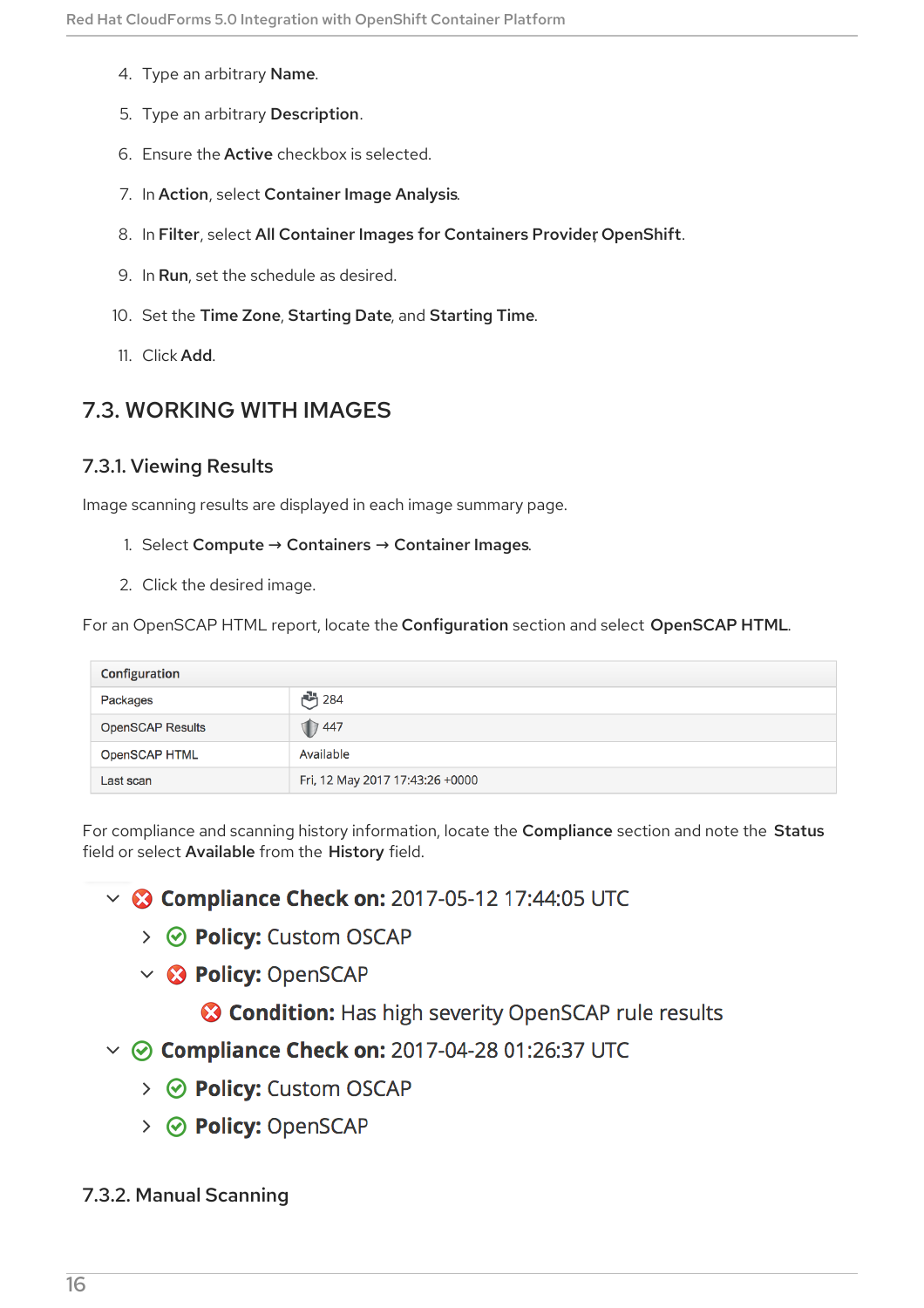SmartState analysis scanning may be initiated manually for images. From an image summary page, select Configuration → Perform SmartState Analysis. Refreshing the image page will reflect the latest scan results and compliance history.

## <span id="page-20-0"></span>7.3.3. Evaluating Compliance

If the image scan policy has been updated since the last scan, compliance conditions may be reevaluated. From an image summary page, select Policy → Check Compliance of Last Known Configuration. Refreshing the image page will reflect the latest compliance history.

## <span id="page-20-1"></span>7.3.4. Generating a Report on Images

You can output the results of an OpenSCAP scan of images to a report for an overview of the security risk level of images. The Images by Failed OpenSCAP Rule Resultsis included with CloudForms and shows whether the image has passed or failed OpenSCAP policy criteria, and the security risk.



## **NOTE**

You can also create a copy of this report and edit it to contain additional information, such as the project name where the image is used, to produce more useful results. See [Editing](https://access.redhat.com/documentation/en-us/red_hat_cloudforms/4.7/html-single/monitoring_alerts_and_reporting/#editing-a-report) a Report and See Reportable Fields in Red Hat [CloudForms](https://access.redhat.com/documentation/en-us/red_hat_cloudforms/4.7/html-single/monitoring_alerts_and_reporting/#appe_reportable_fields) in *Monitoring, Alerts, and Reporting* for instructions on customizing reports.

To create a report showing image compliance:

- 1. Navigate to Overview  $\rightarrow$  Reports.
- 2. Click the Reports  $\rightarrow$  All Reports accordion.
- 3. Navigate to Configuration Management → Containers → Images by Failed OpenSCAP Rule Results for a report showing which images have failed the OpenSCAP compliance.



5. The report generation is placed in the queue and its status shows in the reports page.

|  | <b>Oueued At</b>                | <b>Run At</b>                   | Source               | <b>Username</b> | <b>Group</b>                                 | <b>Status</b> |
|--|---------------------------------|---------------------------------|----------------------|-----------------|----------------------------------------------|---------------|
|  | 03/12/18 04:31:57<br>UTC        |                                 | Requested by<br>user | ocpadmin        | EvmGroup-<br>container administrator updated | Oueued        |
|  | 03/07/18 08:43:25<br><b>UTC</b> | 03/07/18 08:44:00<br><b>UTC</b> | Requested by<br>user | ocpadmin        | EvmGroup-<br>container administrator updated | Complete      |

6. Click (Refresh this page) to update the status.

- 7. Navigate to the **Saved Reports** accordion, and click the report when it is completed.
- 8. Click on the report download buttons for the type of export you want. The report is automatically named with the type of report and date.
	- Click  $\equiv$  (Download this report in text format)to download as text.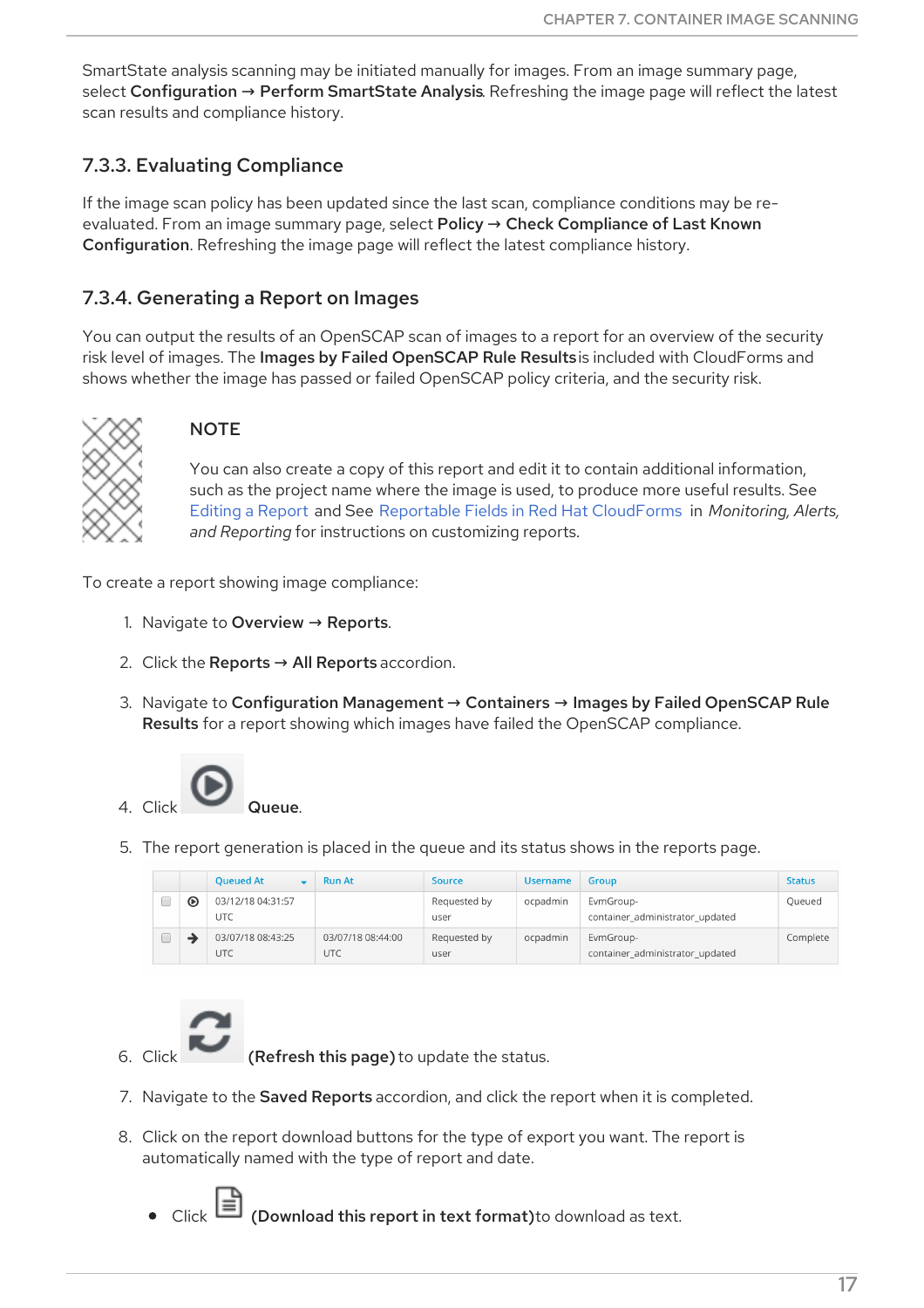- Click **(B)** (Download this report in CSV format)to download as a comma-separated file.
- Click (Download this report in PDF format)to download as PDF.

## <span id="page-21-0"></span>7.4. OPENSCAP POLICY PROFILE

Red Hat CloudForms is pre-configured with a default scanning policy profile. This includes conditions to scan and identify compliance, as well as annotate compliance failure. SmartState analysis is performed when new images are added to OpenShift.

## <span id="page-21-1"></span>7.4.1. Customizing the Scanning Policy Profile

The built-in OpenSCAP policy profile cannot be edited. You can, however, assign *edited* copies of its policies to a new policy profile. This will allow you to create a customized version of the built-in OpenSCAP policy profile.

To do so, you will first have to copy the policy you want to customize:

- 1. Navigate to Control  $\rightarrow$  Explorer.
- 2. Click the Policies accordion, and select Container Image Compliance Policies, then click OpenSCAP.
- 3. Click (Configuration), and an option to copy the policy should appear; for example, (Copy this Container Image Policy).
- 4. Click OK to confirm.

The new policy is created with a prefix of Copy of in its description, and it can be viewed in the Policies accordion.



You can now edit the copied policy. After editing copied policies, you can add them to a new policy profile. For instructions on how to edit policies, create a new policy profile, and add policies to it, see the